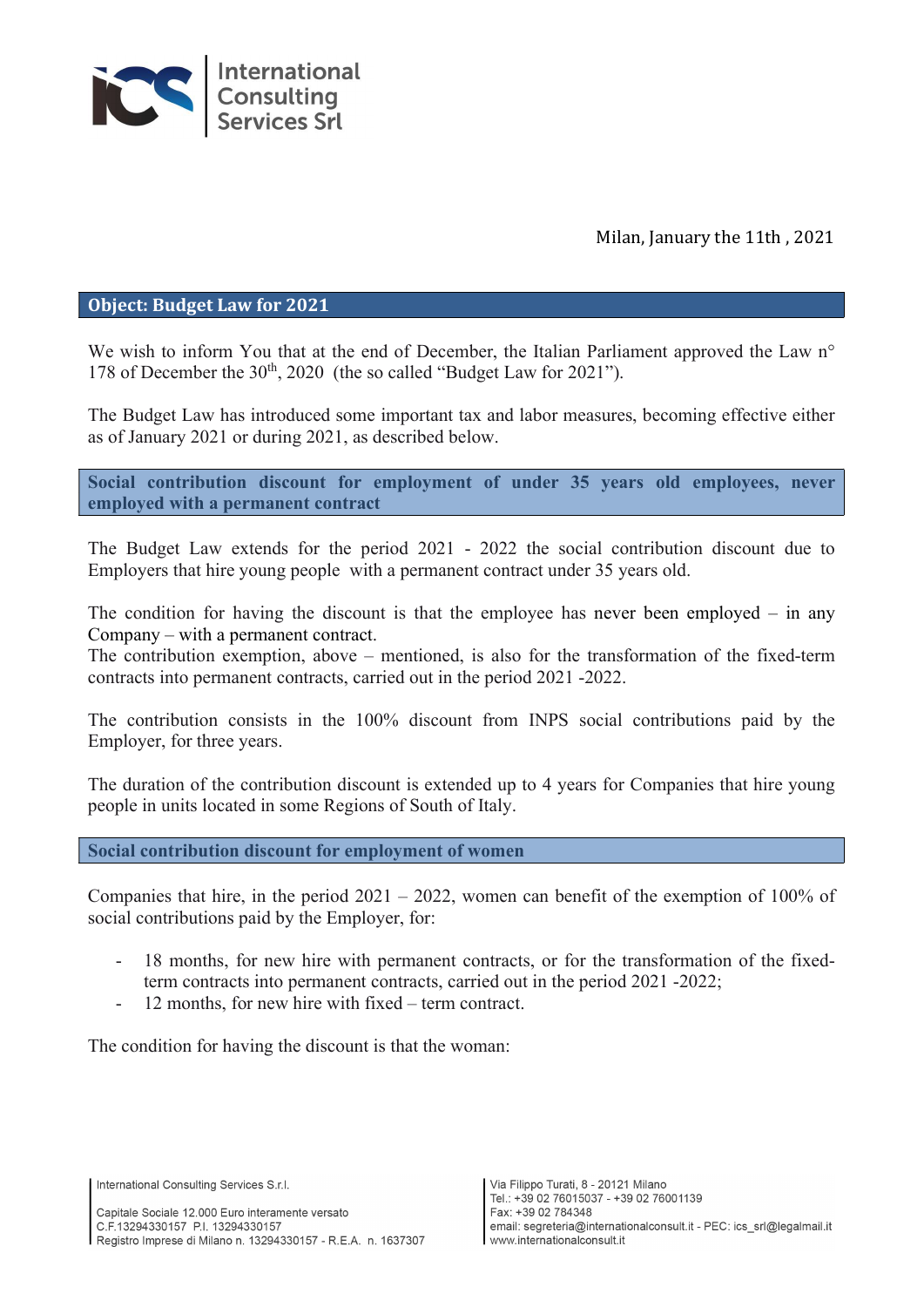- must be unemployed for at least 24 months,
- or
- must be unemployed for at least 6 months, if she is resident in some Region of South of Italy.

### Paternity leave for births in 2021

As it is well-known, the Law n° 92/20192, experimentally introduced a rule requiring employees who are fathers to refrain from work for one paid day within the first five months of their child's life. The above mentioned provision had been extended during the following years, until the 2020, when the father was entitled to 7 days of paid leave.

Following the approval of the Budget Law, the paternity leave has been extended for the 2021, and each father employee is entitled to 10 compulsory days for paternity leave, for children that have been born in 2021.

Tax breaks for employees moving to Italy and becoming tax residents in Italy

As it is well-known, the employees or self-employed, regardless of their citizenship, who transfer their tax residence to Italy and:

- have not been resident in Italy during the 2 previous tax years,

- maintain an Italian tax residence for at least 2 tax years,

- will work mostly in Italy (i.e. for more than 183 days in each tax period),

can enjoy a 70% exemption from the Italian personal income tax of any income earned for 5 year (the percentage of exemption increases to 90% if the iemployee moves to some specific southern regions).

The Budget Law extends for an additional 5-years period the tax exemption. During this additional 5-years period the exemption threshold is set at 50%.

The extension of the duration of the tax incentive is for people:

- who have moved their tax resident in Italy before 2020,
- who have already been beneficiaries of the fiscal tax breaks before December, the 31<sup>st</sup>, 2019;
- with minors, or dependent children,
- or as a result of the purchase of a real estate home in Italy.

### Fund for earnings integration ("Cassa integrazione")

In case of suspension or reduction of work activities, Companies can ask for the intervention of a special "Fund for earnings integration"(so called "Cassa Integrazione").

International Consulting Services S.r.l.

Capitale Sociale 12.000 Euro interamente versato C.F.13294330157 P.I. 13294330157 Registro Imprese di Milano n. 13294330157 - R.E.A. n. 1637307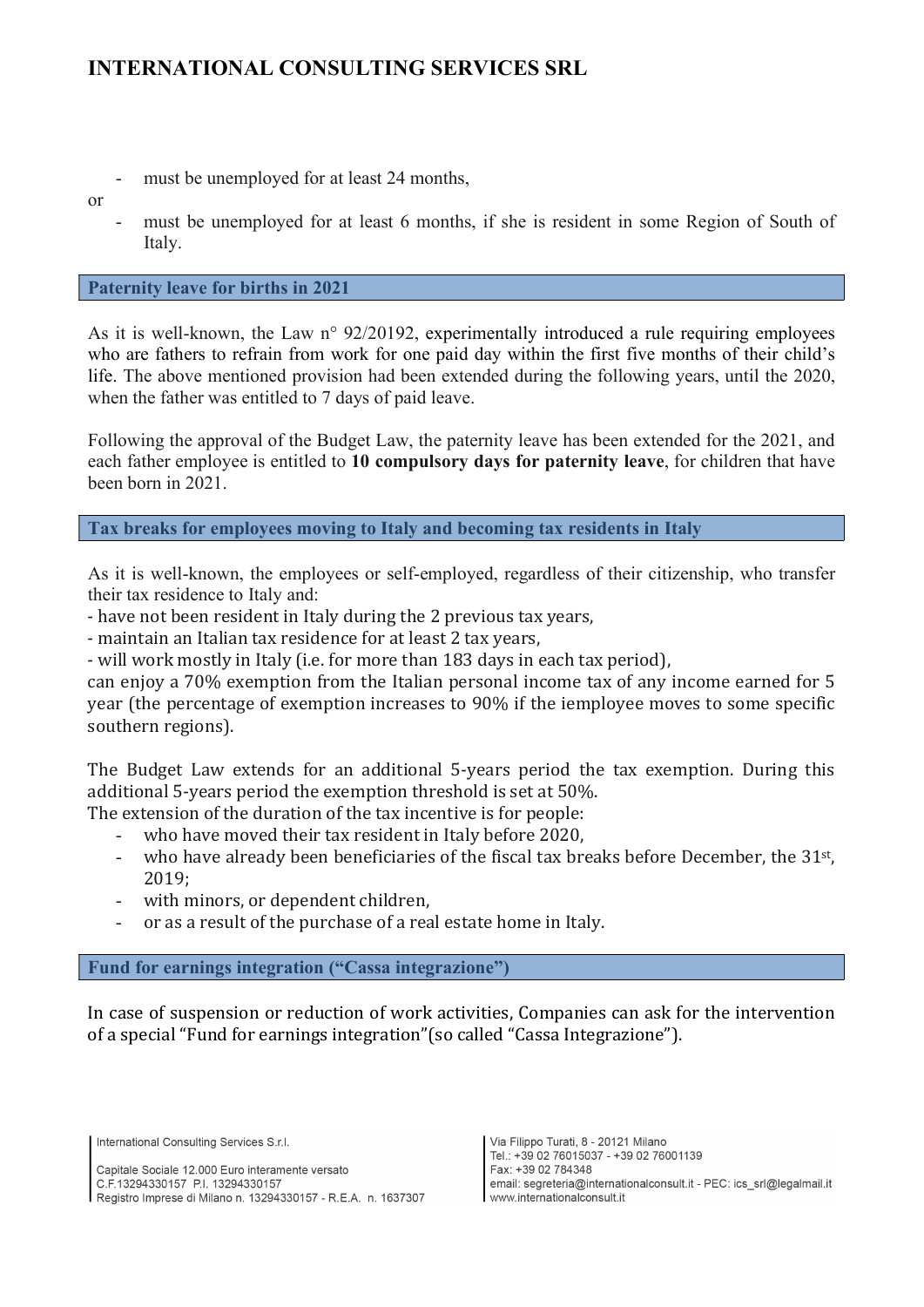# INTERNATIONAL CONSULTING SERVICES SRL

Workers whose contracts of employment have been suspended, can be paid 80% of their previous earnings, within a prescribed annual maximum limit:

In 2020 the prescribed ceiling is equal to  $\epsilon$  998,18 per month (gross salary), and  $\epsilon$  1.199,72 (gross salary) for earnings of more than  $\epsilon$  2159.48 per month (gross salary). This ceiling will be updated in the next months for the year 2021.

According to the Law Decree n° 137/2020 (so called "Ristori Decree") the Companies can ask for maximum 6 weeks of Fund for earnings Integration for COVID-19, to use from November the  $16<sup>th</sup>$ to January the  $31<sup>st</sup>$ , 2021.

The Budget Law states an additional period of 12 weeks of Fund for earnings integration, to use from January the  $1<sup>st</sup>$ , 2021, to June the  $30<sup>th</sup>$ , 2021.

Any periods of Cassa integrazione, previously requested and authorized by the so called "Ristori Decree" (Law Decree 137/2020) placed after January the  $1<sup>st</sup>$ , 2021, will be counted as part of the 12 additional weeks mentioned above.

Incentives for Companies that bring back employees from Fund for earnings integration ("Cassa integrazione")

Employers that:

- are not going to ask for Cassa Integrazione, as mentioned in the box above (in the period January the  $1<sup>st</sup>$  – June the 30<sup>th</sup>, 2021);
- and
	- have already taken Cassa Integrazione in May and June 2020,

are exempted from the payment of social contributions for maximum 8 weeks, usable by January the 31st, 2021 to June the  $30<sup>th</sup>$ , 2021, within the limit of the hours of Cassa Integrazione already taken in May and June 2020.

Prohibition of dismissal

The Budget Law states that **until March the 31st**, 2021, the termination of employment for objective Justifiable reasons is precluded.

The aforesaid prohibition of dismissal does not apply in case of:

- sale or closure of the Company, resulting from the liquidation of the Company without continuation;

- bankruptcy, when the provisional business continuity of the Company is not foreseen;

International Consulting Services S.r.l.

Capitale Sociale 12.000 Euro interamente versato C.F.13294330157 P.I. 13294330157 Registro Imprese di Milano n. 13294330157 - R.E.A. n. 1637307

Via Filippo Turati, 8 - 20121 Milano Tel.: +39 02 76015037 - +39 02 76001139 Fax: +39.02.784348 email: segreteria@internationalconsult.it - PEC: ics\_srl@legalmail.it www.internationalconsult.it